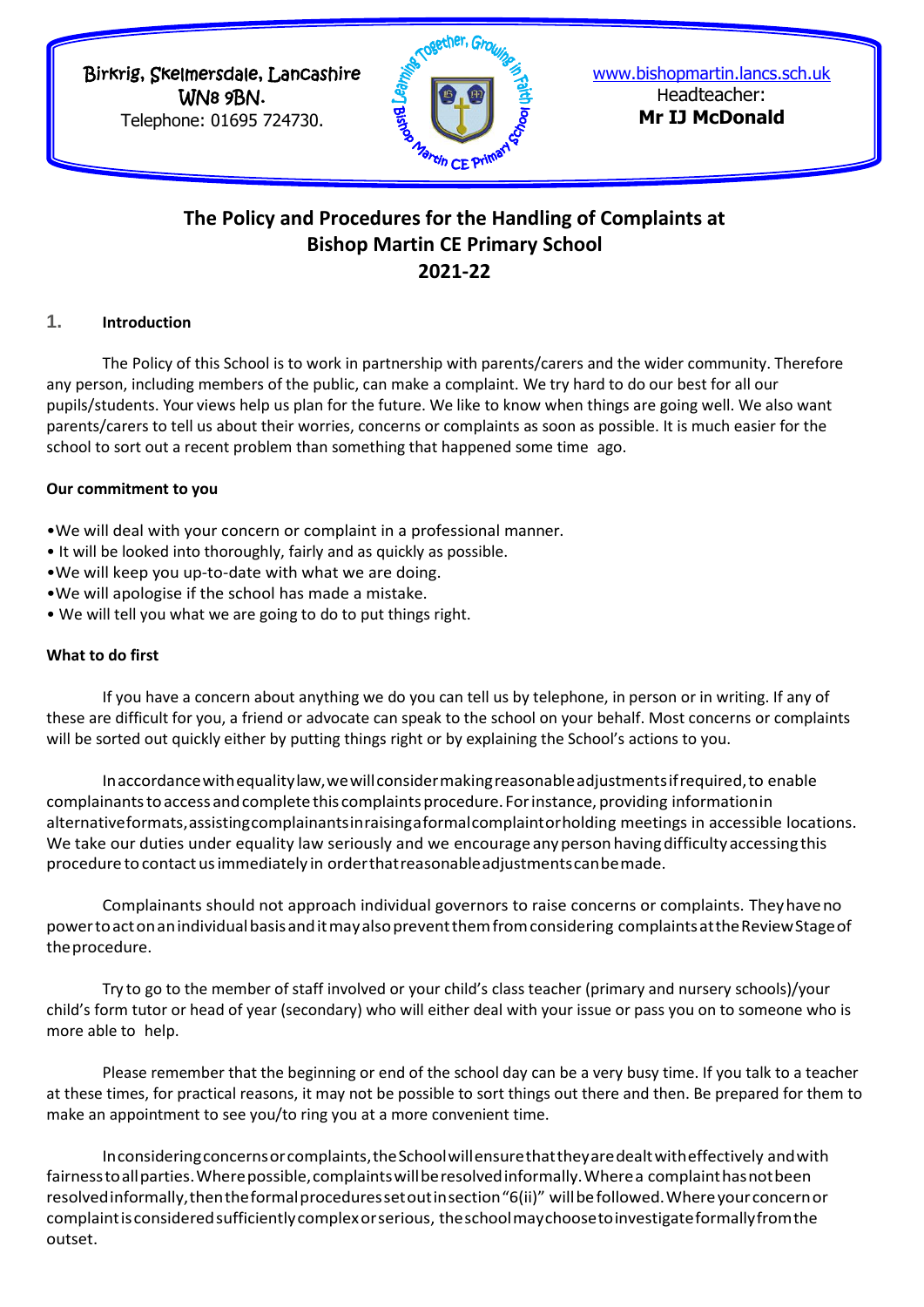# **2. What is a concern or acomplaint?**

- (a) Aconcernor a complaintis definedas:
- An expression of dissatisfaction about the conduct/operation of the School.
- •Theconductof,actionsorlackofactionsbyamemberofstaff/theGoverningBoard/an individual governor.
- •Unacceptabledelayindealingwithamatterortheunreasonabletreatmentofapupilor other person.

(b) This procedure does not cover complaints or concerns that are dealt with under other statutory procedures,includingthoselistedinthefollowingtable,asseparateprocedures apply.

## **Note:**

Serious complaints or allegations relating to the abuse of children, assault, criminal or financial matters are also subject to separate procedures. The table following is not exhaustive, and separate procedures may exist for other categories. For complaints regarding governors, the school will follow this Policy to resolve

| These procedures do not<br>cover                                                                                            | Who to contact                                                                                                                                                                                                                                                                                                                                                                                                    |
|-----------------------------------------------------------------------------------------------------------------------------|-------------------------------------------------------------------------------------------------------------------------------------------------------------------------------------------------------------------------------------------------------------------------------------------------------------------------------------------------------------------------------------------------------------------|
| Admissions to schools<br><b>Appeals for schools</b>                                                                         | Concerns about admissions/appeals, should be raised with Lancashire County<br>Council (Pupil Access Team)<br>Email: ESCPupilAccessCentral@lancashire.gov.uk Tel: 0300 123 6707                                                                                                                                                                                                                                    |
| <b>Inclusion Service: Statutory</b><br>assessments of Special<br><b>Educational Needs and</b><br><b>Disabilities (SEND)</b> | Concerns about Special Educational Needs and Disabilities, should be raised<br>with Lancashire County Council Tel: 0300 123 6706 Email:<br>enquiries@lancashire.gov.uk                                                                                                                                                                                                                                            |
| <b>School reorganisation</b><br>proposals                                                                                   | Concerns school re-organisation proposals should be raised with Lancashire<br>Council<br>(School<br>County<br>Place<br>Planning<br>Team)<br>Email:<br>schoolplanning@lancashire.gov.uk                                                                                                                                                                                                                            |
| <b>Child Protection</b><br>Investigation                                                                                    | Complaints about child protection matters are handled under our child protection<br>and safeguarding policy and in accordance with relevant statutory guidance.<br>If you have serious concerns, you may wish to contact the local authority<br>designated officer (LADO) who has local responsibility for safeguarding or the<br>Multi-Agency Safeguarding Hub (MASH).<br>Email: MASHeducation@lancashire.gov.uk |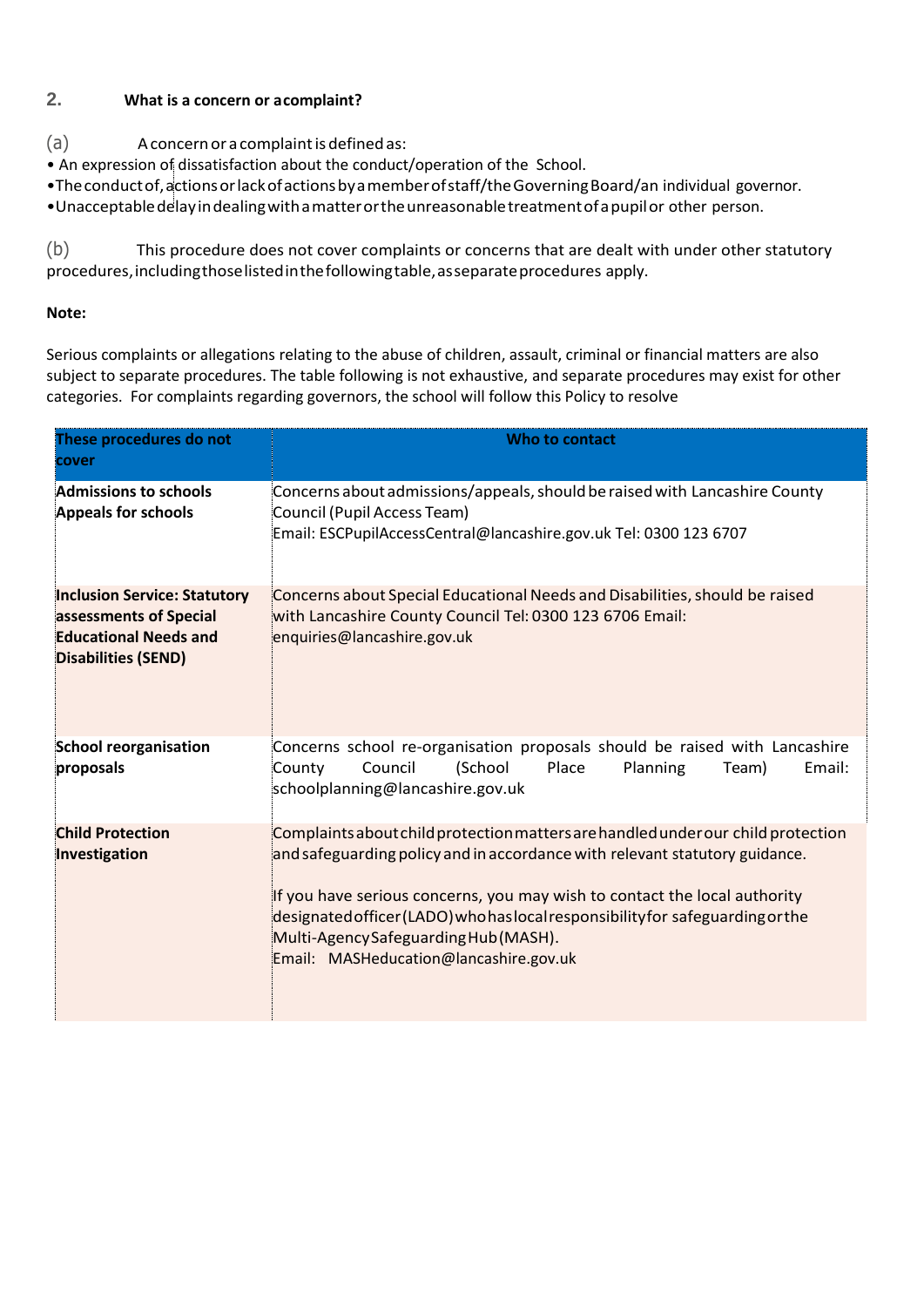| School Exclusions * | Further information about raising concerns about exclusion can be found at:<br>www.gov.uk/school-discipline-exclusions/exclusions.                                                                              |
|---------------------|-----------------------------------------------------------------------------------------------------------------------------------------------------------------------------------------------------------------|
|                     | Concerns about exclusions should be raised with Lancashire County Council<br>(Pupil AccessTeam)                                                                                                                 |
|                     | Email: ESCPupilAccessCentral@lancashire.gov.uk Tel: 0300 123 6707                                                                                                                                               |
|                     | $*$ complaints about the application of the behaviour policy can be made through<br>the school's complaints procedure. Please refer to the school's behaviour<br>policy which is located on the school website. |

| These procedures do not<br>cover                                                                                                                         | Who to contact                                                                                                                                                                                                                                                                                                                                     |
|----------------------------------------------------------------------------------------------------------------------------------------------------------|----------------------------------------------------------------------------------------------------------------------------------------------------------------------------------------------------------------------------------------------------------------------------------------------------------------------------------------------------|
| Whistleblowing                                                                                                                                           | We have an internal whistleblowing procedure for all our employees, including<br>temporary staff and contractors.                                                                                                                                                                                                                                  |
|                                                                                                                                                          | The Secretary of State for Education is the prescribed person for matters relating<br>to education for whistleblowers in education who do not want to raise matters<br>direct with their employer. Referrals can be made at:<br>www.education.gov.uk/contactus.                                                                                    |
|                                                                                                                                                          | Volunteer staff who have concerns about our school should complain through<br>the school's complaints procedure. You may also be able to complain direct to<br>Lancashire County Council or the Department for Education depending on the<br>substance of your complaint<br>www.education.gov.uk/contactus Complaintsandfeedback@lancashire.gov.uk |
|                                                                                                                                                          |                                                                                                                                                                                                                                                                                                                                                    |
| <b>Staff grievance procedures</b>                                                                                                                        | Complaints from staff will be dealt with under the school's internal grievance<br>procedures.                                                                                                                                                                                                                                                      |
| <b>Staff conduct</b>                                                                                                                                     | Complaints about staff will be dealt with under the school's internal disciplinary<br>procedures, if appropriate.                                                                                                                                                                                                                                  |
|                                                                                                                                                          | Complainants will not be informed of any disciplinary action taken against a staff<br>member as a result of a complaint. However, the complainant will be notified that<br>the matter is being addressed.                                                                                                                                          |
| <b>Complaints about services</b><br>provided by other providers<br>who may use school<br>premises or facilities                                          | Providers should have their own complaints procedure to deal with complaints<br>about their service. Please contact them direct.                                                                                                                                                                                                                   |
| <b>National Curriculum</b><br>content<br><b>Early Years Foundation</b><br><b>Stage Statutory Framework</b><br><b>Collective worship Sex</b><br>Education | Please contact the Department for Education at: www.education.gov.uk/contactus                                                                                                                                                                                                                                                                     |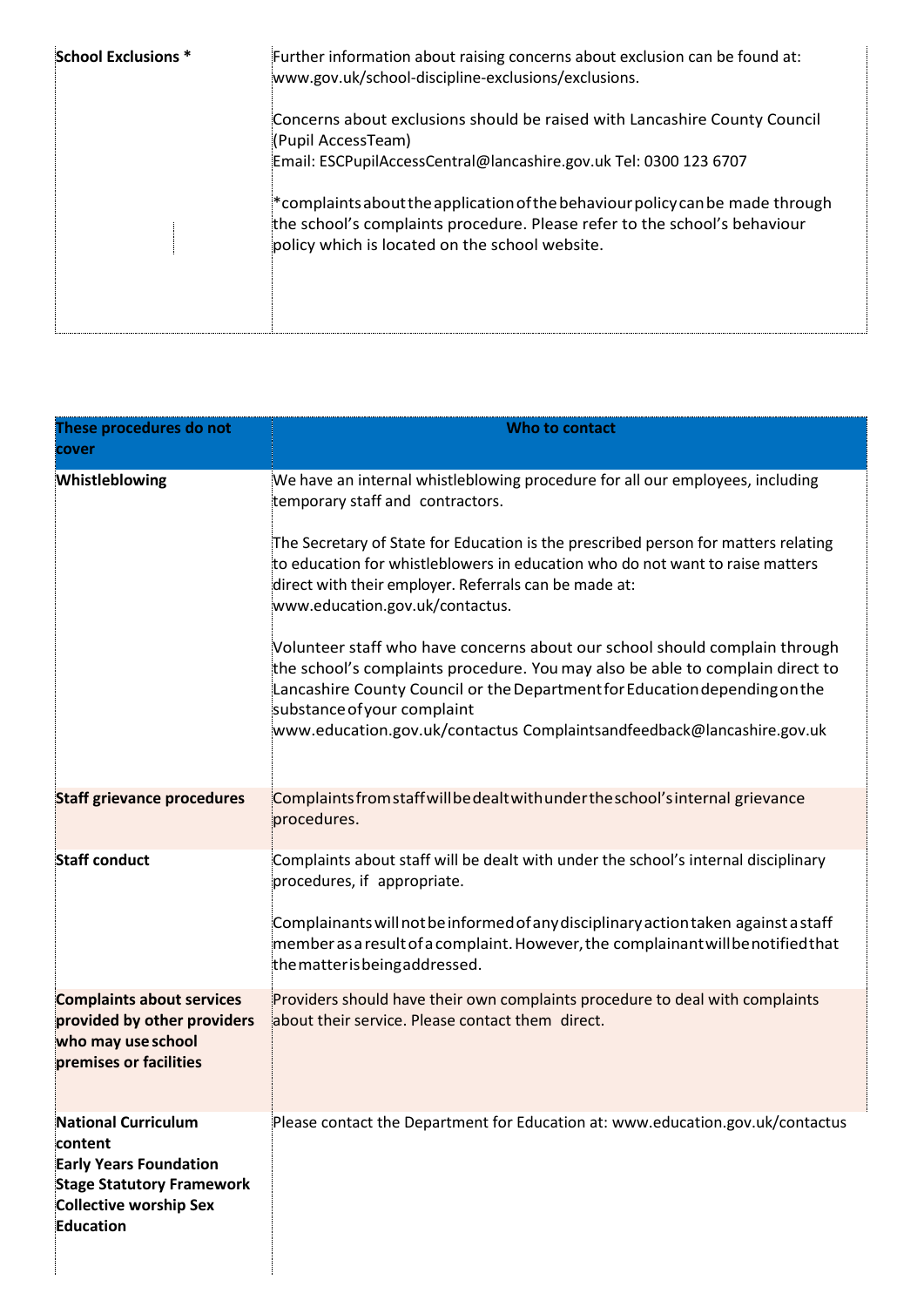| Unauthorised absence fines                              | Please contact Lancashire County Council Tel: 0300 123 701                                                                                                          |
|---------------------------------------------------------|---------------------------------------------------------------------------------------------------------------------------------------------------------------------|
| <b>Freedom of Information</b><br>Data Protection (GDPR) | Data Protection Officer at the school and if this remains unresolved the<br>Information Commission Office Tel: 0303 123 1113<br>Email: dataprotectionfee@ico.org.uk |
| <b>Functions of the County</b><br>Council               | Complaints and Appeals Team Legal and Democratic Services County Hall<br>Preston<br>PR18XJ<br>Tel: 0300 1236701<br>Email: Complaintsandfeedback@lancashire.gov.uk   |

## **3. AnonymousComplaints**

The School will always give serious consideration to concerns and complaints that are brought to its attention.However,anonymouscomplaintswillnotnormallybeconsidered.

## **4. Unreasonable Complaints**

There is a right to raise a complaint against a school and an expectation that the individual will exhaust the School's procedures. If the individual contacts the school again with the same issue, this could be seen as unreasonable and the school may choose not to respond.

The school should seek advice from Governor Services and their Legal Adviser, prior to taking the decision not to progress the complaint further. The school should not stop responding to a complaint because an individual is viewed as difficult to deal with or asks complex questions. The school may refuse to respond to the subject matter but not the correspondent.

The DfE provide additional guidance in 'Best Practice Guidance for School Complaints Procedures' (January 2019 and updated in March 2019).

See: [https://www.](http://www.gov.uk/government/publications/school-complaints-procedures/best-practice-)go[v.uk/government/publications/school-complaints-procedures/best-practice-](http://www.gov.uk/government/publications/school-complaints-procedures/best-practice-) advice-for-schoolcomplaints-procedures-2019

## **5. Making a complaint**

| <b>Type of Complaint:</b>                                       | <b>Contact the:</b>                          |
|-----------------------------------------------------------------|----------------------------------------------|
| Something that has happened, or failed to happen, in<br>School. | Class teacher                                |
| The actions of the class teacher.                               | Headteacher via the school.                  |
| The actions of the Headteacher.                                 | Chair of Governors via the school.           |
| The actions of a governor.                                      | Chair of Governors via the school.           |
| The actions of the Chair of Governors.                          | Vice Chair via the School.                   |
| The actions of the Governing Board.                             | Clerk to the Governing Board via the School. |

#### **6. Roles and Responsibilities of theComplainant**

The complainant will receive a more effective response to the complaint if they:

•explain the complaint in full as early as possible;

- •co-operate with the school in seeking a solution to the complaint;
- respond promptly to requests for information or meetings or in agreeing the details of the complaint;
- •askforassistanceasneeded;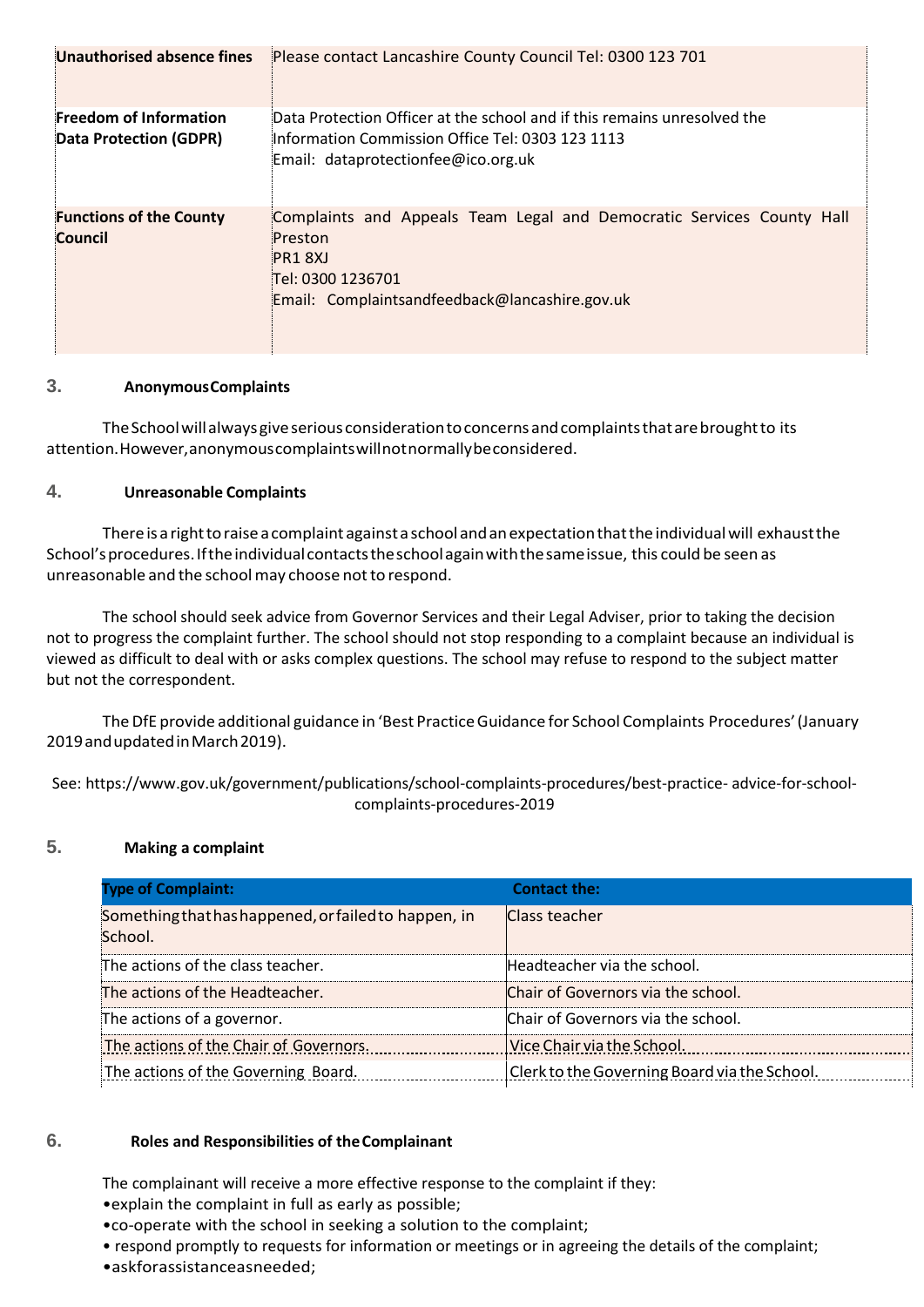•treat all those involved in the complaint with respect and

• refrain from publicising the details of their complaint on social media and respect confidentiality.

The School/Governing Board would in most cases hope to resolve concerns and complaints at an informal stage, but the procedures allow for formal consideration of a complaint and a review stage if matters cannot be resolved.

The School is committed to dealing with complaints as speedily as possible and would plan to complete eachstage**within20schooldays**.Fromtimetotime,itmaynotbepossibletocomplete theprocessinthat timescale. Where it is not possible, the complainant will be informed of any delays.

Where complaints are made against an individual member of the school staff or a governor, the individual will be informed of the complaint at the earliest opportunity and certainly before any investigation commences.

## **7. The Complaint Procedure**

## **(i) Informal Stage**

The school will seek to resolve complaints informally by email, telephone call, brief meeting as appropriate. If the complaint is unable to be resolved at this stage, the school will ask you to put your concerns or complaint in writing and the 'Formal Stage' - Paragraph 6(ii) of the procedures will commence from the date that the letter is received by the school.

If the school has not heard from you within 20 school days, it will assume that you do not want to take things any further and the complaint will be closed.

For concerns regarding the Headteacher, the complainant should put the complaint in a sealed envelope marked 'private and confidential' and addressed to the Chair of Governors via the School. Under Data Protection legislation, the school is not permitted to provide the personal details of the Chair of Governors, but the School will forward the envelope to Chair as soon as possible.

#### **(ii) Formal Stage**

This stage will commence when the:

• Informal complaint has not been resolved to the satisfaction of the complainant.

Or

•Complainant has indicated they wish to go straight to the formal stage.

#### Or

• School feels that the complaint is inappropriate for an informal resolution.

The person responsible for investigating the complaint will:

•Followingreceiptofthewrittencomplaint,formallyacknowledgereceiptofthecomplaint and ensure the complainant receives an up to date copy of the School's Complaint Policy and Procedures. It should be clarifiedwhatthecomplainantfeelswouldputthingsrightifit isnot clearinthecorrespondence.

**Note:** Itisacceptableforsomeoneelsetosubmitthecomplaintonbehalfofthecomplainant withtheirknowledge andconsent.

• Seek advice, as appropriate. (Dependent on the nature of the complaint, this could include: the Clerk to the Governing Board; Legal Services; Schools' HR Team; the School's Adviser; the Schools' Finance Officer; Pupil Access Officer or other appropriate Lancashire County Council Officer.)

•Informthememberofstaff(orgovernor)ifthecomplaintconcernsthemandprovidethem with a copy of the complaint and the School's Policy and Procedures.

•Arrange and complete a full investigation of the complaint.

• Prepare a report following the investigation; consider whether the complaint is substantiated or unsubstantiated and consider what actions may need to be taken.

•Advise the complainant, in writing, of the outcome of the investigation.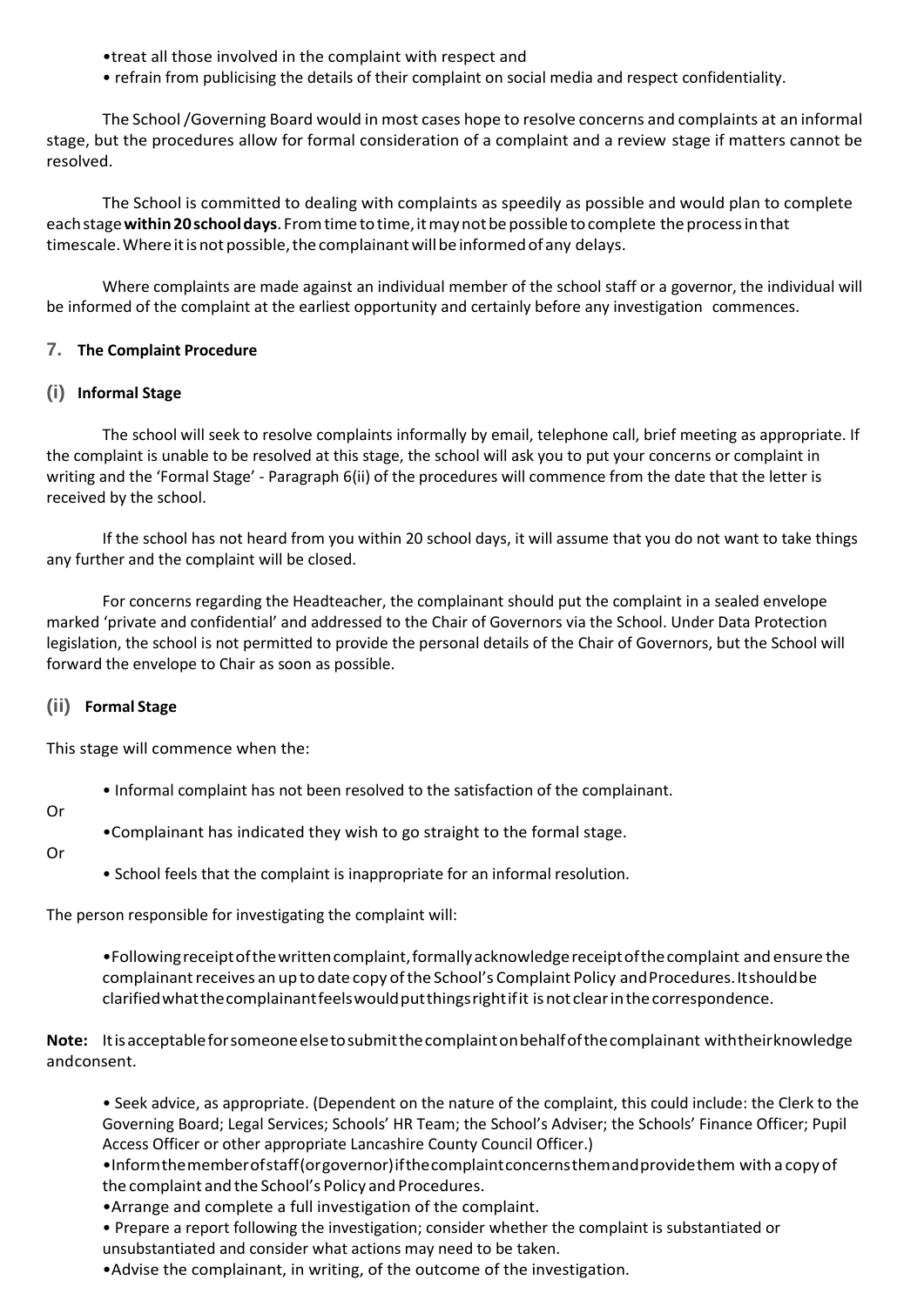#### **Should the Complaint Remain Unresolved**

• When a complaint remains unresolved, the complainant can request a review by the Complaints Review Committee to be arranged. This request must be received by the Clerk to the Governing Board with 20 school days of the notification from the Headteacher/Chair of Governors. The request must be in writing, set out the grounds as to which matters remain unresolved and include any relevant documentation.

Note: If the Clerk to the Review Committee does not hear from the complainant within 20 school days of the notification of the outcome of the investigation, the complaint will be closed.

•The Headteacher/Chair of Governors should make a record in the Complaints Register\* of the complaint and its outcome. ThisrecordmayneedtobeupdatedbytheChairofthe ReviewCommitteeinduecourse.TheComplaints Register should be available for Ofsted Inspection purposes.

**\*Note:** ThisisarequirementforAcademiesandstronglyrecommendedformaintained schools.

## **(iii) Complaints Review Committee**

In very exceptional circumstances where the complaint has not been resolved by the Headteacher/Chair of Governors, a meeting of the Complaints Review Committee will be arranged to review the complaint. The request must be made in writing to the Clerk to the Governing Board via the school. The request for the review must clearly set out the matterswhich remain unresolved.

The Clerk to the Governing Board will acknowledge receipt and will convene the Complaints Review Committee. It is not expected to take more than 20 days to convene but the Clerk to the Committee will update the complainant as appropriate.

The clerk will request copies of written evidence and will circulate the papers 5 working days before the Committee meets. The committee will not normally accept, as evidence, recordings of conversations that were obtained covertly and without the informed consent of all parties being recorded.

The committee will also not review any new complaints at this stage or consider evidence unrelated to the initial complaint to be included. New complaints must be dealt with from Stage 1 of the procedure.

Themeetingwillbeheldinprivate.Electronicrecordingsofmeetingsorconversationsarenot normally permittedunlessacomplainant'sowndisabilityorspecialneedsrequireit. When a request for the meeting to be recorded is received, this must be with the clerk in advance of the meeting taking place. The consent of all parties concerned must be obtained. The request and the decision will be recorded in the minutes of the meeting.

## **The Committee will:**

•Consist of 3 governors who have no prior knowledge of the complaint.

• With the Clerk, prepare an Agenda and invite the Headteacher and/or Chair of Governors, (as appropriate) and the complainant to the meeting.

**Note:** It is the responsibility of the Headteacher/Chair of Governors and the complainant to secure their own witnesses and neither party can dictate who the other party brings.

- •Consider the written materials;
- •Consider the complaint and the Headteacher's (or Chair of Governor's) action.
- •Seek advice and support as necessary.
- •Consider the oral evidence provided at the meeting.

If the complainant is invited to attend the meeting, they may bring someone along to provide support. This can be a relative or friend. Generally, we do not encourage either party to bring legal representatives to the committee meeting. However, there may be occasions when legal representation is appropriate. For instance, if a school employee is called as a witness in a complaint meeting, they may wish to be supported by union and/or legal